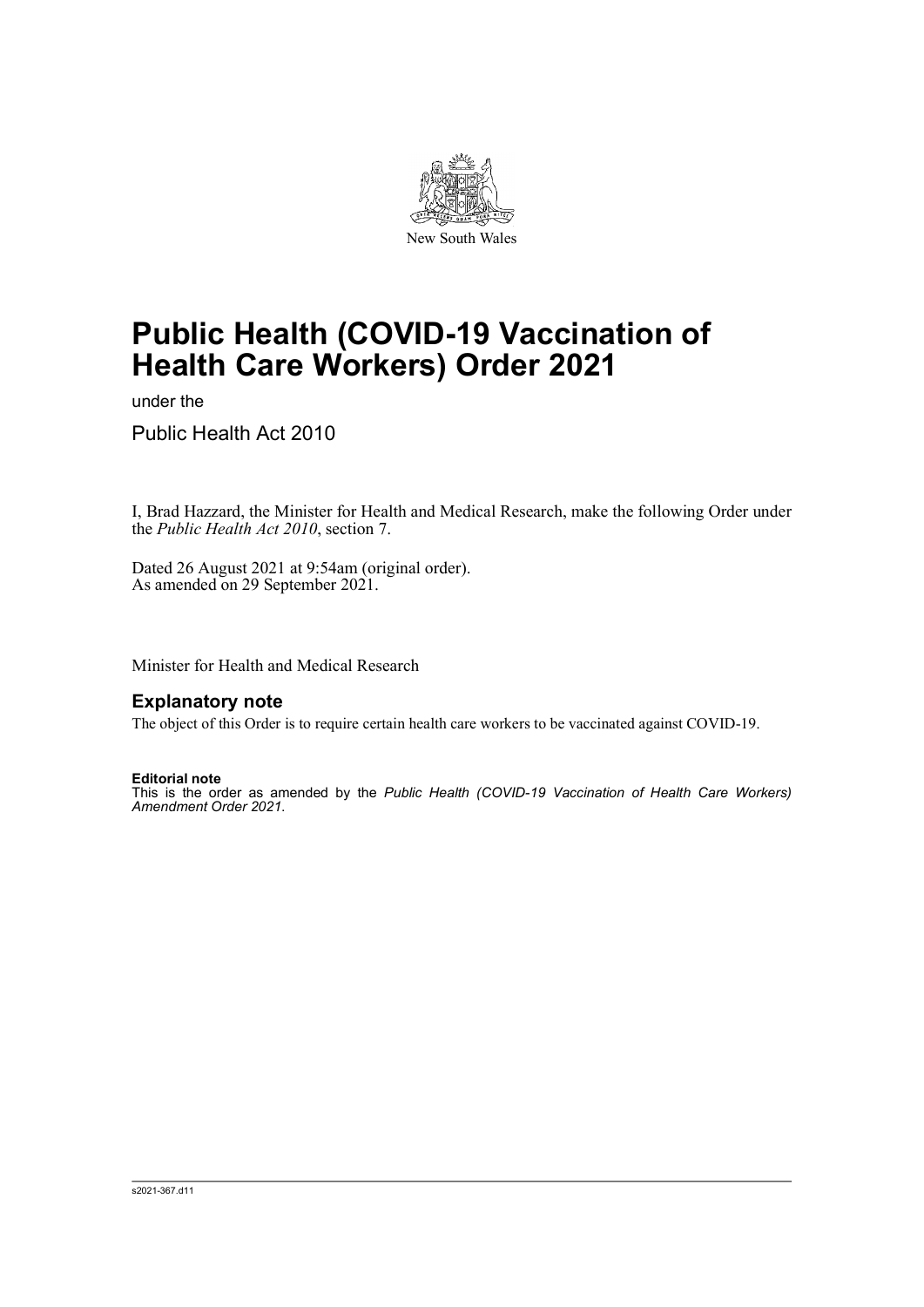Public Health (COVID-19 Vaccination of Health Care Workers) Order 2021 [NSW] **Contents** 

# **Contents**

| Part 1 | <b>Preliminary</b>                                                                                                                                 |                        |
|--------|----------------------------------------------------------------------------------------------------------------------------------------------------|------------------------|
|        | Name of Order<br>Definitions<br>2<br>3<br>Grounds for concluding that there is a risk to public health                                             | $\mathbf{3}$<br>3<br>4 |
| Part 2 | Directions concerning vaccination of health care workers                                                                                           |                        |
|        | Directions of Minister for health care workers to be vaccinated<br>4<br>5<br>Direction of Minister for responsible persons for health care workers | 6<br>6                 |
| Part 3 | <b>Miscellaneous</b>                                                                                                                               |                        |
|        | 6<br><b>Exemptions</b>                                                                                                                             | 7                      |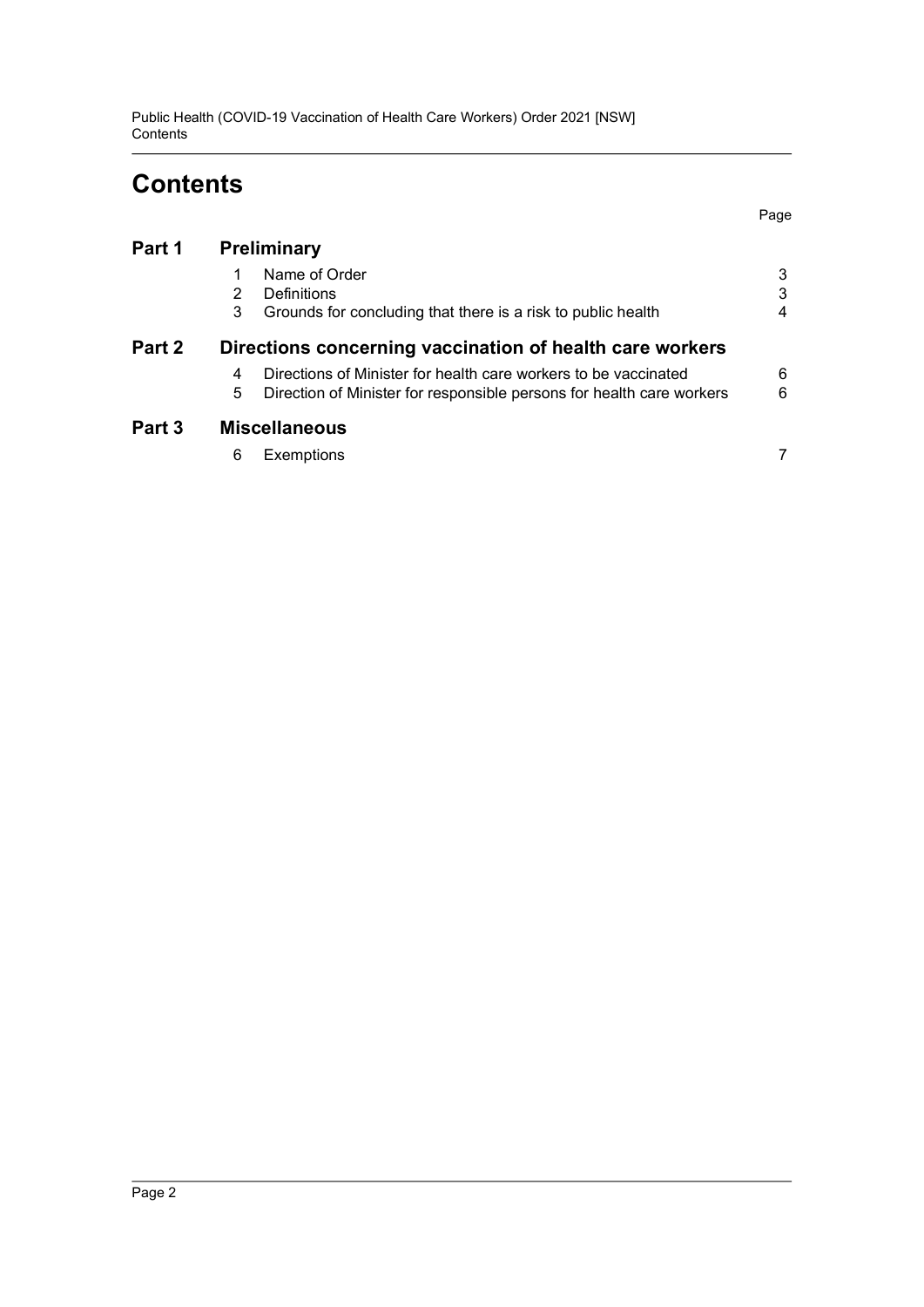# **Public Health (COVID-19 Vaccination of Health Care Workers) Order 2021**

under the

Public Health Act 2010

# <span id="page-2-1"></span><span id="page-2-0"></span>**Part 1 Preliminary**

**1 Name of Order**

This Order is the *Public Health (COVID-19 Vaccination of Health Care Workers) Order 2021*.

### <span id="page-2-2"></span>**2 Definitions**

(1) In this Order—

*authorised person*, in relation to a health care worker, means—

- (a) a responsible person for a worker, and
- (b) a person authorised by a responsible person.

*COVID-19 vaccine* means a vaccine approved by the Therapeutic Goods Administration of the Commonwealth for use as a vaccine against COVID-19. *health care worker* means each of the following—

- (a) a person who does work, including as a member of staff of the NSW Health Service, for any of the following—
	- (i) a public health organisation,
	- (ii) the Health Administration Corporation,
	- (iii) the Ambulance Service of NSW,
- (b) a registered paramedic who does work involving transporting, or assessing whether to transport, persons to or from a hospital or public health facility, including any treatment incidental to the work,
- (c) a member of staff of the Ministry of Health,
- (d) a person who does work at a private health facility,
- (e) another person, or a person belonging to a class of persons, who does work specified by the Chief Health Officer as the work of a health care worker for this Order in a notice published on the website of NSW Health.

*health practitioner* means a natural person who provides a health service within the meaning of the *Health Care Complaints Act 1993*, whether or not the person is registered under the *Health Practitioner Regulation National Law (NSW)*.

*health service* has the same meaning as in the *Health Services Act 1997*.

*medical contraindication certificate* for a health care worker means a certificate issued by a medical practitioner—

- (a) in a form approved by the Chief Health Officer, and
- (b) certifying that because of a specified medical contraindication, the worker to whom the certificate has been issued cannot have a COVID-19 vaccine.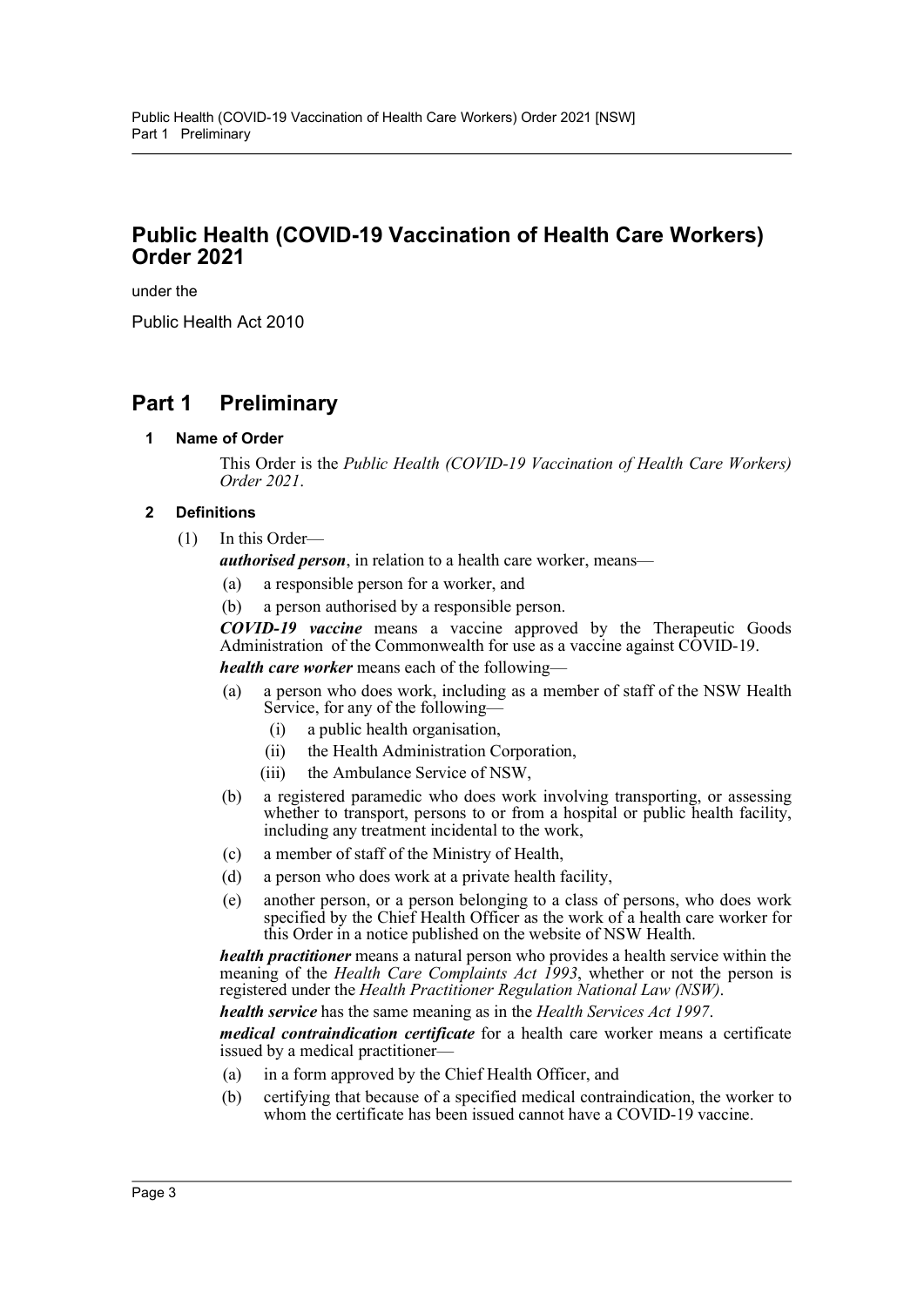*place of residence* includes the premises where a person lives and a garden, yard, passage, stairs, garage, outhouse or other area or thing attached to, or used in connection with, the premises.

*private health facility* has the same meaning as in the *Private Health Facilities Act 2007*.

*public health organisation* has the same meaning as in the *Health Services Act 1997*. *responsible person* for a health care worker means—

- (a) the person who employs or engages the worker to work as a health care worker, and
- (b) a person who exercises employer functions for the person who employs the worker to work as a health care worker, and

**Example—** The *Government Sector Employment Act 2013* makes provision for particular persons to exercise employer functions for the Government of New South Wales in relation to persons employed by the Government.

- (c) if the worker is a student on a student placement to do work as a health care worker—the supervisor of the student, and
- (d) if the worker is or has entered premises, other than a place of residence, to do work as a health care worker—the occupier of the premises.

#### *the Act* means the *Public Health Act 2010*.

*vaccination evidence* for a health care worker means evidence from the Australian Immunisation Register kept under the *Australian Immunisation Register Act 2015* of the Commonwealth that the worker has had 1 or more doses of a COVID-19 vaccine.

**Example—** An online immunisation history statement or COVID-19 digital certificate from the Australian Immunisation Register.

*work* includes—

- (a) work done under a contract of service or a contract for services, including work done by a visiting practitioner within the meaning of the *Health Services Act 1997*, and
- (b) work done as a volunteer or by or for a charitable organisation, and
- (c) work done by a student on a student placement, and
- (d) work done on a temporary basis, including while acting in or filling an office or other role because of a vacancy or absence.

**Note—** The Act and the *Interpretation Act 1987* contain definitions and other provisions that affect the interpretation and application of this Order.

(2) Notes included in this Order do not form part of this Order.

#### <span id="page-3-0"></span>**3 Grounds for concluding that there is a risk to public health**

It is noted that the basis for concluding that a situation has arisen that is, or is likely to be, a risk to public health is as follows—

- (a) public health authorities both internationally and in Australia have been monitoring and responding to outbreaks of COVID-19, which is a condition caused by the severe acute respiratory syndrome coronavirus  $2$ (SARS-CoV-2),
- (b) COVID-19 is a potentially fatal condition and is highly contagious,
- (c) a number of cases of individuals with COVID-19 have recently been confirmed in New South Wales and other Australian jurisdictions, and there is an ongoing risk of continuing introduction or transmission of the virus in New South Wales, including by means of community transmission,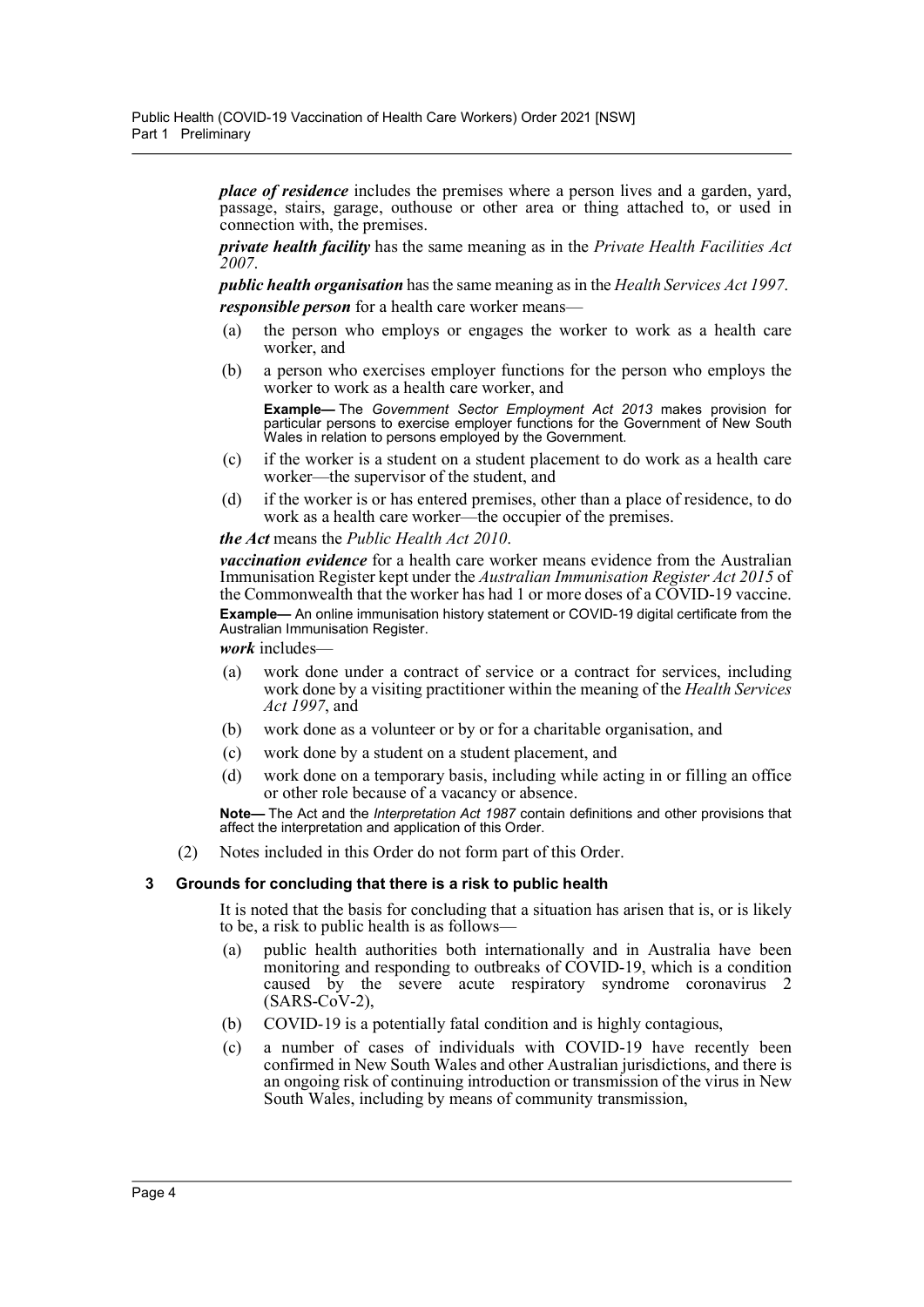(d) the risk of transmission, including by means of community transmission, of COVID-19 in New South Wales will remain significant and ongoing unless more COVID-19 vaccines are administered.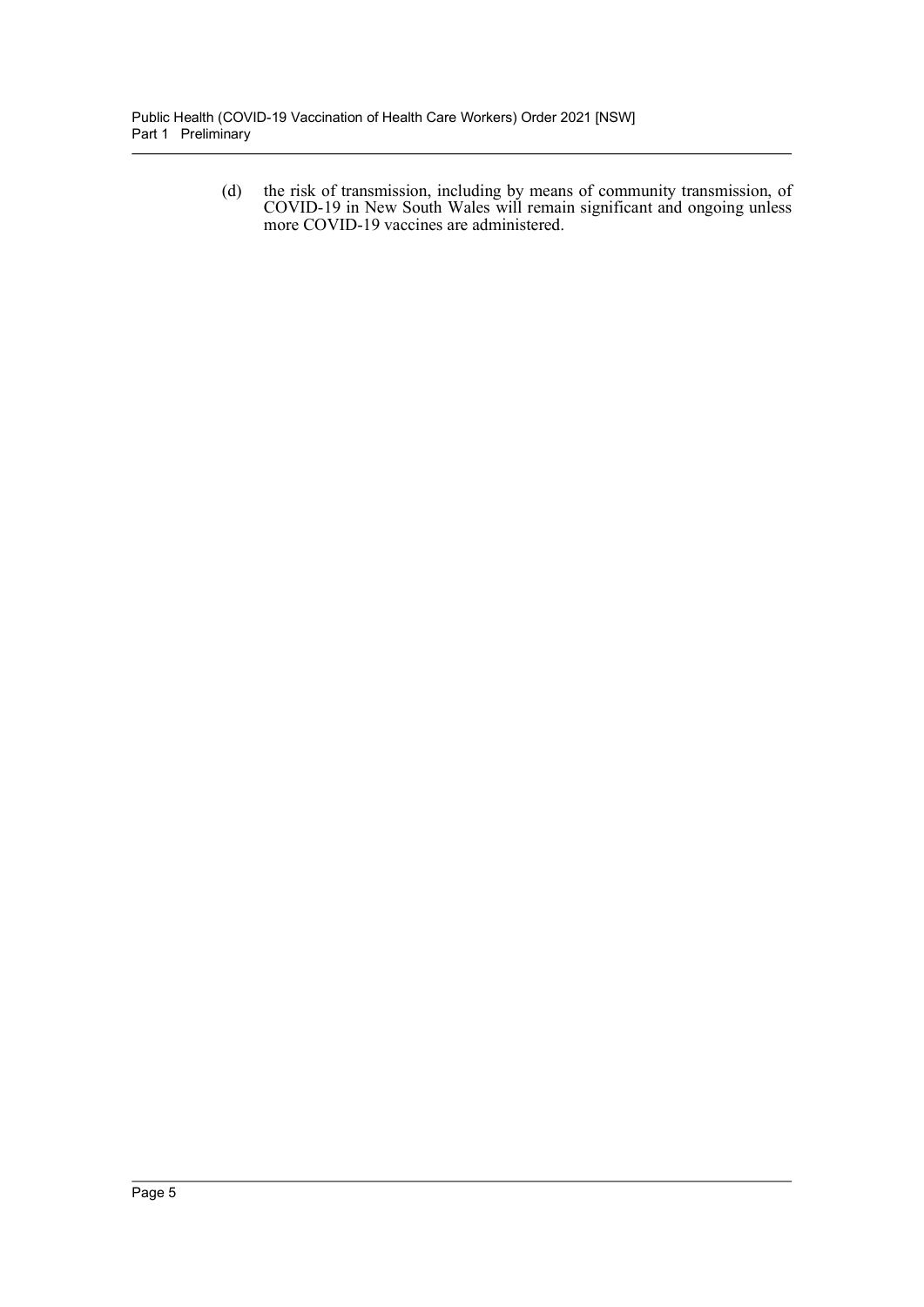## <span id="page-5-0"></span>**Part 2 Directions concerning vaccination of health care workers**

### <span id="page-5-1"></span>**4 Directions of Minister for health care workers to be vaccinated**

- (1) The Minister directs that a health care worker must not do work as a health care worker unless—
	- (a) if the work is done on or after 30 September but before 30 November 2021 the worker has received at least 1 dose of a COVID-19 vaccine, or
	- (b) if the work is done on or after 30 November 2021—the worker has received at least 2 doses of a COVID-19 vaccine.
- (1A) Subclause (1) does not apply in relation to work done for a public health organisation, the Health Administration Corporation, the Ambulance Service of NSW or the Ministry of Health under a contract of service or a contract for services if—
	- (a) the work does not involve the provision of a health service, and
	- (b) the person doing the work is not physically present, while doing the work, at premises operated by the public health organisation, Health Administration Corporation, Ambulance Service of NSW or Ministry of Health.
	- (2) The Minister directs that a health care worker must, if required to do so by an authorised person on or after the commencement of this Order, provide vaccination evidence for the worker.
	- (3) Subclauses (1) and (2) do not apply to—
		- (a) a health practitioner who does work as a health care worker in response to a medical emergency, or
		- (b) another person who does work as a health care worker in response to a non-medical emergency, for example, a fire, flooding or a gas leak.

### <span id="page-5-2"></span>**5 Direction of Minister for responsible persons for health care workers**

The Minister directs that each responsible person for a health care worker must take all reasonable steps to ensure that the health care worker to whom clause 4 applies complies with the directions of the clause.